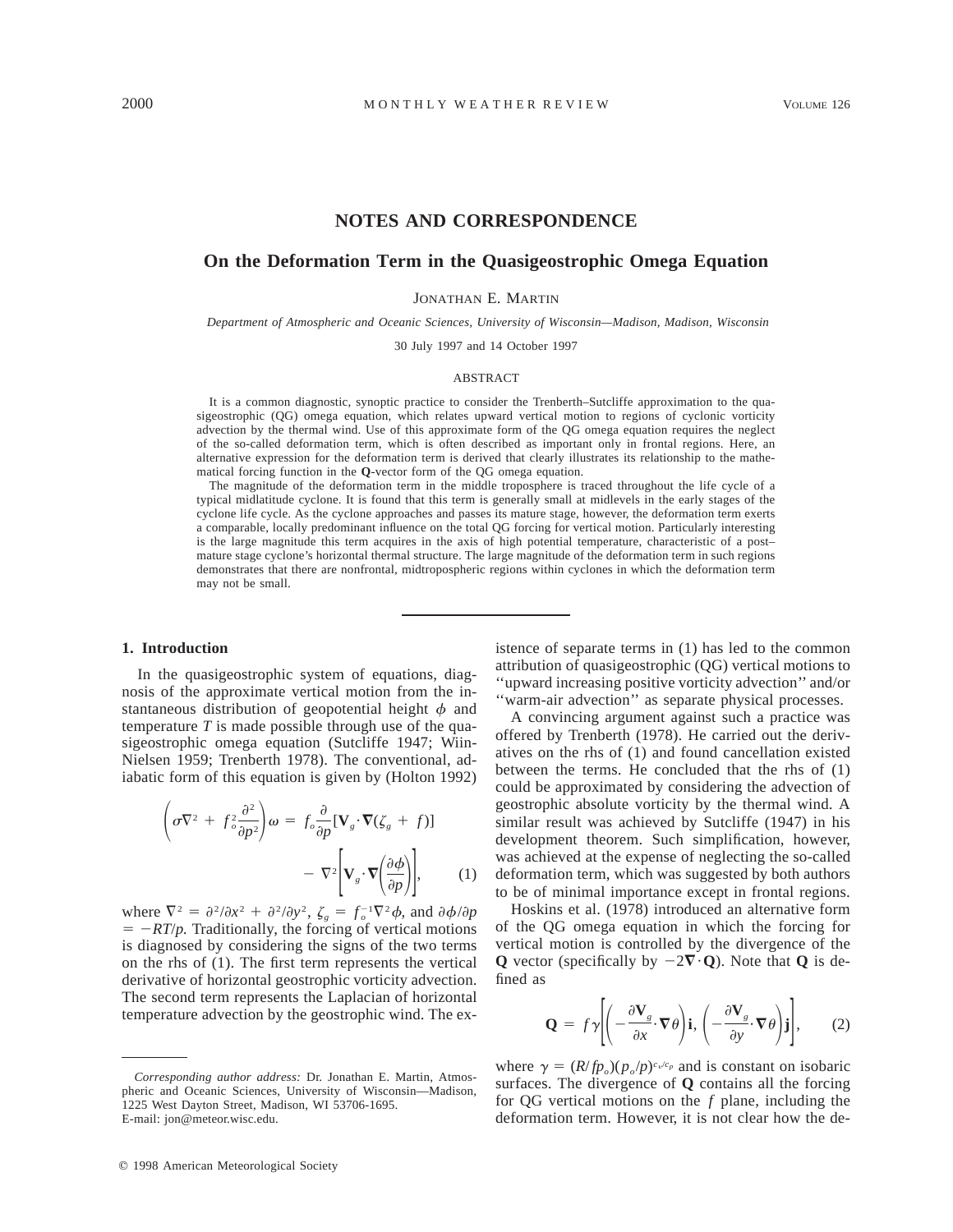formation term is accounted for in the expression for  $-2\nabla \cdot \mathbf{Q}$ . Further, the **Q** vector is not as amenable to quick analysis as is the thermal wind advection of absolute vorticity. As a result, operational scientists might be inclined to use a form of the omega equation that does not contain the deformation term. The purpose of this note is to show the relationship between the deformation term in the Trenberth–Sutcliffe form of the omega equation and the alternative forcing expression,  $-2\nabla \cdot \mathbf{Q}$ . It will be shown that the deformation term represents half of the terms in that mathematical expression. Further, the relative magnitudes of the deformation and Trenberth–Sutcliffe forcings for QG omega at midtropospheric levels will be examined through a portion of the life cycle of a typical midlatitude cyclone.

#### **2. The Trenberth–Sutcliffe forcing**

Trenberth (1978) showed that, upon taking all the indicated derivatives, the rhs of (1) can be reduced to the following expression:

$$
\text{rhs}(1) = J\left(\frac{\partial \phi}{\partial p}, \frac{2}{f}\nabla^2 \phi + f\right) - \frac{2}{f}\Lambda\left(\phi, \frac{\partial \phi}{\partial p}\right), \quad (3)
$$

where *J* is the Jacobian operator, equal to  $J(A, B) =$  $(\partial A/\partial x)(\partial B/\partial y) - (\partial A/\partial y)(\partial B/\partial x)$ , and  $\Lambda$  is known as the deformation function (Wiin-Nielsen 1959) and is equal to

$$
\Lambda(A, B) = -\frac{\partial^2 A}{\partial x \partial y} \left( \frac{\partial^2 B}{\partial x^2} - \frac{\partial^2 B}{\partial y^2} \right) + \frac{\partial^2 B}{\partial x \partial y} \left( \frac{\partial^2 A}{\partial x^2} - \frac{\partial^2 A}{\partial y^2} \right).
$$

The first term in (3) is proportional to twice the advection of geostrophic relative vorticity by the thermal wind plus the advection of planetary vorticity by the meridional thermal wind. A nearly identical result was achieved by Sutcliffe (1947). The second term in (3) is the deformation term and it can be expanded into

$$
-\frac{2}{f}\Lambda\left(\phi, \frac{\partial\phi}{\partial p}\right) = -\frac{2}{f}\left\{-\frac{\partial^2\phi}{\partial x\partial y}\left[\frac{\partial^2}{\partial x^2}\left(\frac{\partial\phi}{\partial p}\right) - \frac{\partial^2}{\partial y^2}\left(\frac{\partial\phi}{\partial p}\right)\right] + \frac{\partial^2}{\partial x\partial y}\left(\frac{\partial\phi}{\partial p}\right)\left(\frac{\partial^2\phi}{\partial x^2} - \frac{\partial^2\phi}{\partial y^2}\right)\right\}.
$$
 (4)

Since  $\partial \phi / \partial p = -f \gamma \theta$ , (4) can be rewritten as

$$
-\frac{2}{f}\Lambda\left(\phi, \frac{\partial\phi}{\partial p}\right) = -2\gamma \left[ -\frac{\partial^2\phi}{\partial x\partial y} \left( -\frac{\partial^2\theta}{\partial x^2} + \frac{\partial^2\theta}{\partial y^2} \right) -\frac{\partial^2\theta}{\partial x\partial y} \left( \frac{\partial^2\phi}{\partial x^2} - \frac{\partial^2\phi}{\partial y^2} \right) \right].
$$
 (4a)

Substituting  $f(\partial V_g / \partial x)$  and  $-f(\partial U_g / \partial y)$  for  $\partial^2 \phi / \partial x^2$  and  $\frac{\partial^2 \phi}{\partial y^2}$ , respectively, and noting that  $\frac{\partial^2 \phi}{\partial x \partial y}$  =  $-f(\partial U_g/\partial x) = f(\partial V_g/\partial y)$ , (4a) can be rewritten as

$$
-\frac{2}{f}\Lambda\left(\phi, \frac{\partial\phi}{\partial p}\right) = -2f\gamma\left(-\frac{\partial U_s}{\partial x}\frac{\partial^2\theta}{\partial x^2} - \frac{\partial V_s}{\partial y}\frac{\partial^2\theta}{\partial y^2} - \frac{\partial V_s}{\partial x}\frac{\partial^2\theta}{\partial x\partial y} - \frac{\partial U_s}{\partial x}\frac{\partial^2\theta}{\partial x\partial y}\right).
$$
 (5)

This equation can be expressed conveniently in the following form:

$$
-\frac{2}{f}\Lambda\left(\phi,\frac{\partial\phi}{\partial p}\right) = -2f\gamma\left[-\frac{\partial\mathbf{V}_g}{\partial x}\cdot\boldsymbol{\nabla}\left(\frac{\partial\theta}{\partial x}\right) - \frac{\partial\mathbf{V}_g}{\partial y}\cdot\boldsymbol{\nabla}\left(\frac{\partial\theta}{\partial y}\right)\right],\tag{5a}
$$

which is the form of the deformation term that facilitates its comparison with the forcing function of the **Q**-vector form of the QG omega equation.

#### **3. The Q-vector form of the QG omega equation**

An alternative version of the QG omega equation on the *f* plane was given by Hoskins et al. (1978). In this formulation, the QG omega equation is written as

$$
\left(\sigma \nabla^2 + f^2 \frac{\partial^2}{\partial p^2}\right) \omega = -2 \nabla \cdot \mathbf{Q},\tag{6}
$$

where **Q** is given by

$$
\mathbf{Q} = f\gamma \Bigg[ \Bigg( -\frac{\partial \mathbf{V}_g}{\partial x} \cdot \nabla \theta \Bigg) \mathbf{i}, \Bigg( -\frac{\partial \mathbf{V}_g}{\partial y} \cdot \nabla \theta \Bigg) \mathbf{j} \Bigg].
$$

Thus, the forcing of vertical motion is controlled by the divergence of the **Q** vector. It is instructive to evaluate the rhs of  $(6)$ :

$$
-2\mathbf{\nabla}\cdot\mathbf{Q} = -2\left(\frac{\partial}{\partial x}\mathbf{i} + \frac{\partial}{\partial y}\mathbf{j}\right)
$$

$$
\cdot f\gamma \left[\left(-\frac{\partial \mathbf{V}_g}{\partial x}\cdot\nabla\theta\right)\mathbf{i}, \left(-\frac{\partial \mathbf{V}_g}{\partial y}\cdot\nabla\theta\right)\mathbf{j}\right]
$$

or

$$
-2\mathbf{\nabla} \cdot \mathbf{Q} = -2f\gamma \left[ \frac{\partial}{\partial x} \left( -\frac{\partial \mathbf{V}_s}{\partial x} \cdot \nabla \theta \right) + \frac{\partial}{\partial y} \left( -\frac{\partial \mathbf{V}_s}{\partial y} \cdot \nabla \theta \right) \right]
$$

$$
= -2f\gamma \left\{ \left[ \frac{\partial}{\partial x} \left( -\frac{\partial \mathbf{V}_s}{\partial x} \right) \cdot \nabla \theta + \frac{\partial}{\partial y} \left( -\frac{\partial \mathbf{V}_s}{\partial y} \right) \cdot \nabla \theta \right] \right\}
$$

$$
+ \left[ -\frac{\partial \mathbf{V}_s}{\partial x} \cdot \nabla \left( \frac{\partial \theta}{\partial x} \right) - \frac{\partial \mathbf{V}_s}{\partial y} \cdot \nabla \left( \frac{\partial \theta}{\partial y} \right) \right] \right].
$$
  
B (7)

Note that the right-hand side of (7) consists of two pairs of bracketed terms, labeled A and B. Pair A contains second derivatives of the geostrophic wind and first de-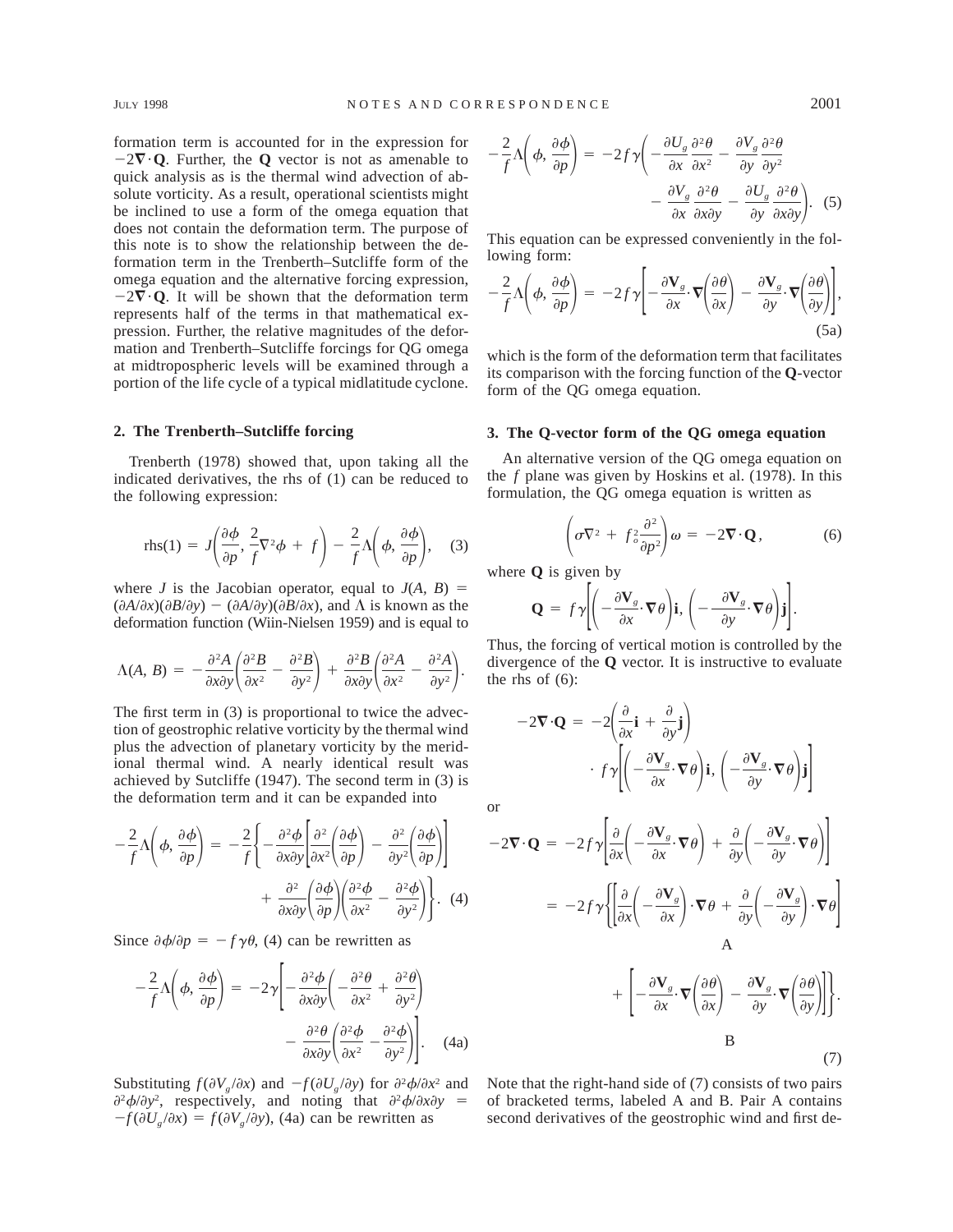

FIG. 1. (a) Six-hour forecast of sea level isobars and 1000-hPa equivalent potential temperature  $\theta$ , valid at 1800 UTC 30 April 1997 from the National Center for Environmental Prediction's Eta Model. Solid lines are isobars, labeled in hectopascals and contoured every 4 hPa. Dashed lines are contours of  $\theta_e$  labeled in kelvins and contoured every 4 K. Surface frontal positions are indicated by conventional frontal symbols. (b) As for (a) except 12-h forecast valid at 0000 UTC 1 May 1997. (c) As for (a) except 18-h forecast valid at 0600 UTC 1 May 1997. (d) As for (a) except 24-h forecast valid at 1200 UTC 1 May 1997.

rivatives of  $\theta$  and is equal to the advection of geostrophic relative vorticity by the thermal wind. Pair B contains second derivatives of  $\theta$  and first derivatives of the geostrophic wind and is identically equal to the deformation term (5a). Thus, the deformation term represents half of the terms in the expression for  $-2\nabla \cdot \mathbf{Q}$ . The magnitude of the deformation term at midlevels throughout the evolution of a typical midlatitude cyclone will now be examined.

## **4. Magnitude of the deformation term**

In work concerning the diagnosis of vertical motion, Wiin-Nielsen (1959) suggested that, given the fact that the isotherms tend to be parallel to the geopotential height lines in the middle troposphere, the deformation term will nearly vanish there. In fact, he directly calculated this term and found that it was, on average, less than one-half the mean value of  $J[(\partial \phi/\partial p), (2f^{-1}\nabla^2 \phi +$ 

*f*)] and that it occurred on a smaller scale than the Jacobian term. He was careful to note that these two statements were not generally true above or below 500 hPa, where the magnitude of the baroclinicity tends to be larger. Through calculations in several case studies, Trenberth (1978) found that the deformation term was generally negligible compared to the Jacobian term in the 400–600-hPa layer.

The following analysis examines the relative magnitudes of the Trenberth and deformation forcing terms at 600 hPa throughout a portion of the life cycle of a typical midlatitude cyclone. The 600-hPa level is shown as it is fairly representative of the entire 400–600-hPa layer. Isobaric levels well above and well below 600 hPa were examined during the course of this research and it was found that the deformation term was of considerable magnitude both near the lower-tropospheric frontal zones and near-isolated upper-tropospheric wind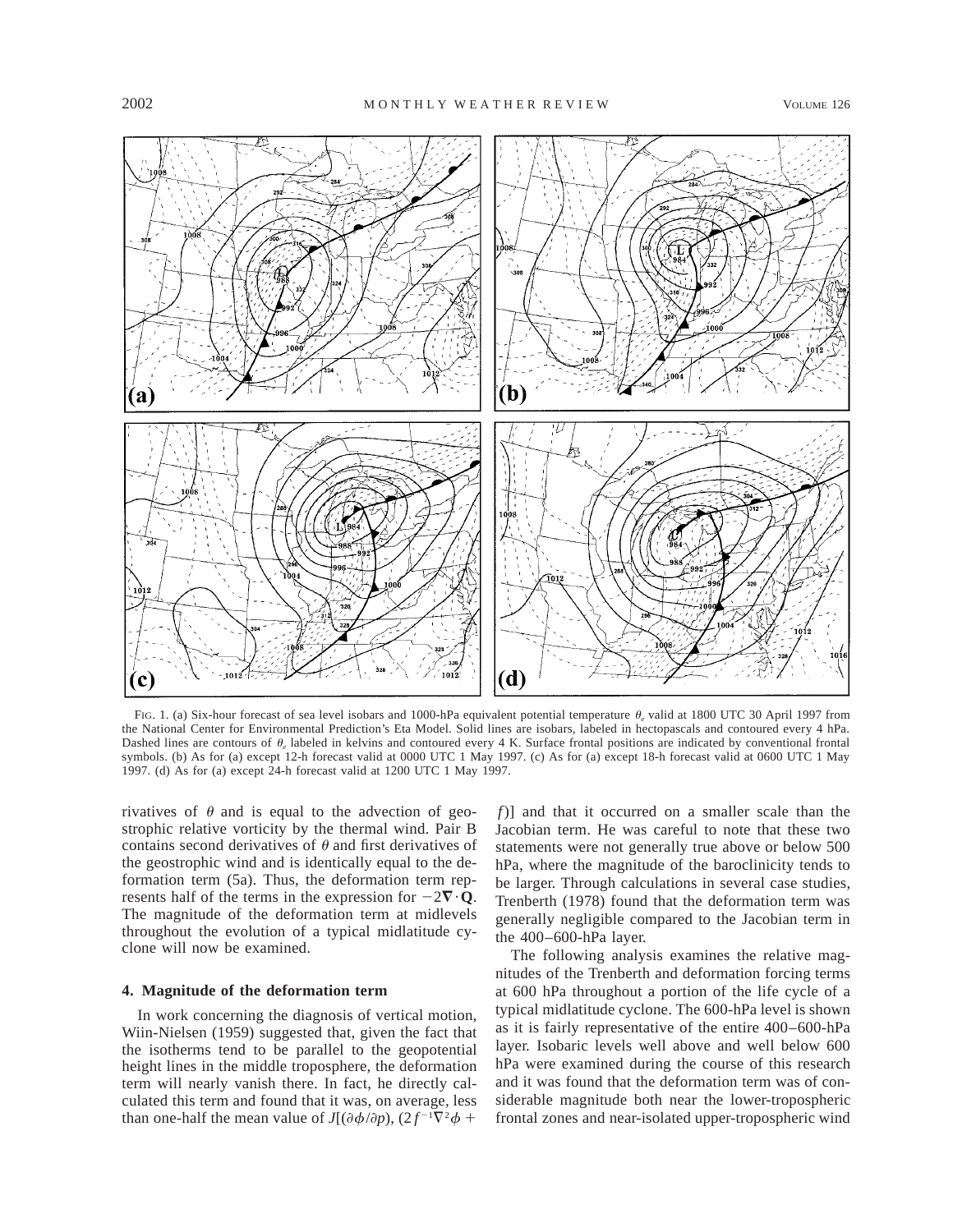

FIG. 2. (a) Six-hour forecast of geopotential height and temperature at 600 hPa valid at 1800 UTC 30 April 1997. Solid lines are geopotential heights labeled in meters and contoured every 30 m. Dashed lines are isotherms labeled in kelvins and contoured every 2 K. (b) Six-hour forecast, valid at 1800 UTC 30 April 1997, of 600-hPa convergence of the **Q** vector. Solid lines are **Q**-vector convergence labeled in 10<sup>-15</sup>  $m^2$  s<sup>-1</sup> kg<sup>-1</sup> and contoured every  $-2 \times 10^{-15}$  m<sup>2</sup> s<sup>-1</sup> kg<sup>-1</sup> beginning at  $-2 \times 10^{-15}$  m<sup>2</sup> s<sup>-1</sup> kg<sup>-1</sup>. Shading becomes darker as the values become more negative. (c) Six-hour forecast, valid at 1800 UTC 30 April 1997, of the advection of geostrophic vorticity by the thermal wind (Trenberth forcing, see text for explanation) evaluated at 600 hPa. Solid lines are Trenberth forcing labeled in  $-10^{-15}$  m<sup>2</sup> s<sup>-1</sup> kg<sup>-1</sup> and contoured every  $-2 \times 10^{-15}$  m<sup>2</sup> s<sup>-1</sup> kg<sup>-1</sup> beginning at  $-2 \times 10^{-15}$  m<sup>2</sup> s<sup>-1</sup> kg<sup>-1</sup>. Shading becomes darker as the values become more negative. (d) Six-hour forecast, valid at 1800 UTC 30 April 1997, of the deformation forcing of the QG omega equation at 600 hPa. Solid lines are contours of the deformation forcing labeled in  $-10^{-15}$  m<sup>2</sup> s<sup>-1</sup> kg<sup>-1</sup> and contoured every  $-2 \times 10^{-15}$  m<sup>2</sup> s<sup>-1</sup> kg<sup>-1</sup> beginning at  $-2 \times 10^{-15}$ m<sup>2</sup> s<sup>-1</sup> kg<sup>-1</sup>. Shading becomes darker as the values become more negative. All data come from the National Center for Environmental Prediction's Eta Model.

speed maxima in agreement with the findings of Wiin-Nielsen (1959).

In order to place the important midtropospheric analysis in a reasonable synoptic context, analyses of sea level pressure and surface frontal positions for the cyclone of interest, taken from an operational forecast by the National Center for Environmental Prediction's Eta Model, are shown in Fig. 1. At 1800 UTC 30 April 1997, the model surface cyclone was centered in northeast Missouri and had a sea level pressure minimum of 988 hPa (Fig. 1a). Clearly identifiable surface cold and warm fronts accompanied this cyclone. The cyclone was forecasted to move northeastward to a position near Chicago by 0000 UTC 1 May (Fig. 1b) and to deepen to 984 hPa. The initial stages of occlusion had begun by 0600 UTC 1 May as the model cyclone center moved only slightly eastward in the preceding 6 h and was centered over southeastern Lake Michigan at this time (Fig. 1c). A nascent surface occluded front was also evident. By 1200 UTC 1 May the surface cyclone was forecasted to be fully occluded and centered over northeastern lower Michigan with a sea level pressure minimum of 984 hPa (Fig. 1d).

The model forecast of 600-hPa geopotential and temperature valid at 1800 UTC 30 April are shown in Fig. 2a. A sharply curved shortwave trough axis was centered along the Missouri–Kansas border at this time with a geostrophic wind speed maximum located in south-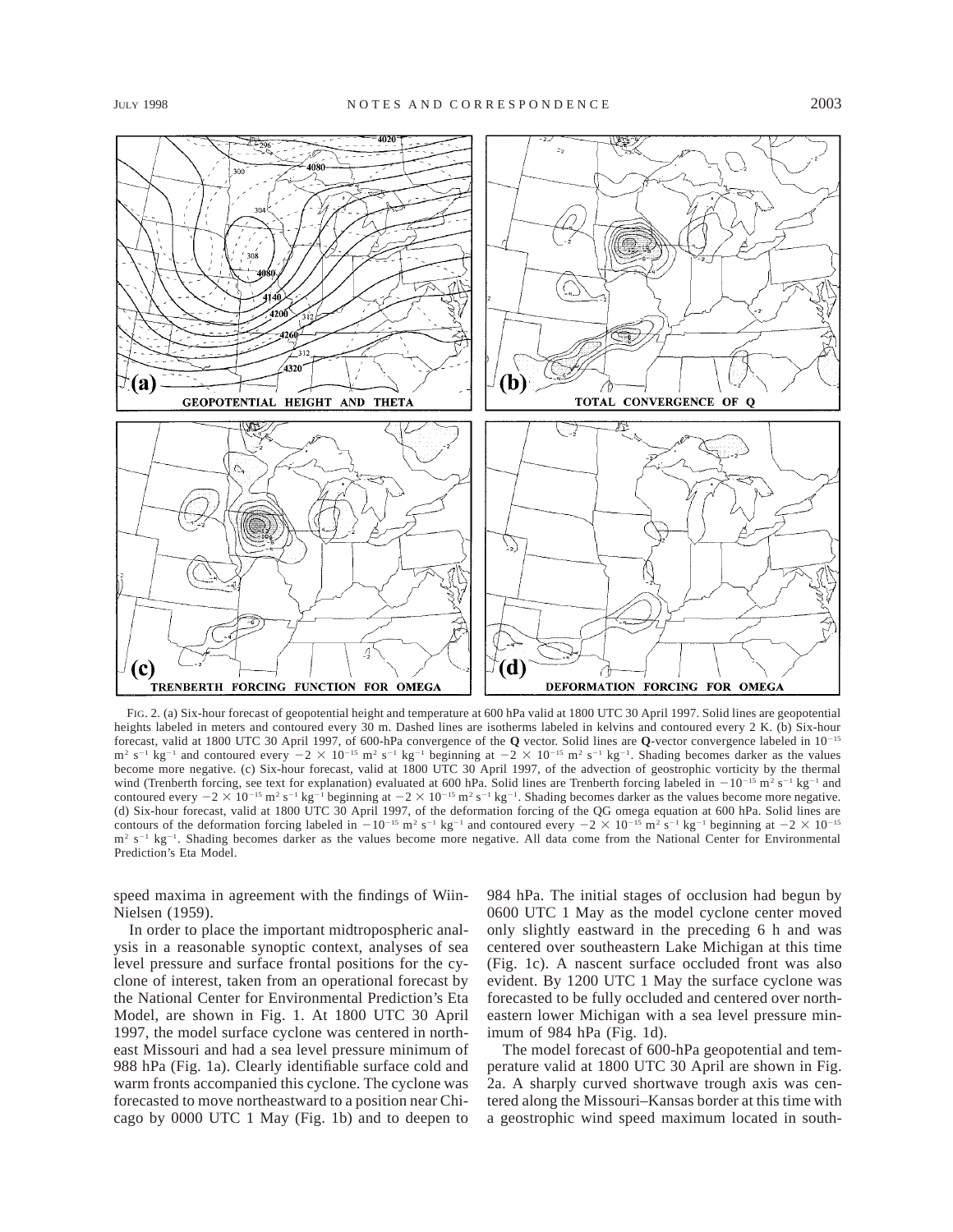

FIG. 3. (a) As for Fig. 2a except 12-h forecast valid at 0000 UTC 1 May 1997. (b) As for Fig. 2b except for 12-h forecast valid at 0000 UTC 1 May 1997. (c) As for Fig. 2c except for 12-h forecast valid at 0000 UTC 1 May 1997. (d) As for Fig. 2d except for 12-h forecast valid at 0000 UTC 1 May 1997.

central Missouri. Diffluent flow was superposed upon a temperature gradient in the lower Great Lakes states and a stronger southern baroclinic zone stretched from southwest Missouri across the panhandle of Texas.

The total convergence of **Q** at 600 hPa is shown in Fig. 2b. An isolated maxima existed in central Iowa along with a strip of **Q** convergence located roughly along the warm edge of the southern baroclinic zone. A comparison of Figs. 2b and 2c reveals that the **Q** convergence maximum in Iowa was nearly entirely accounted for by the advection of vorticity by the thermal wind (hereafter referred to as the ''Trenberth forcing'') (Fig. 2c). A portion of the strip of **Q** convergence associated with the southern baroclinic zone was also accounted for by this component of the forcing. Another portion of the southern forcing strip was accounted for by the deformation term (Fig. 2d), which resulted from the superposition of significant horizontal shear (i.e., large first derivative of  $V_g$ ) with the warm edge of the southern baroclinic zone (i.e., large second derivative

of  $\theta$ ) in that region. It is clear, however, that the deformation term did not constitute a major midtropospheric forcing at this early stage in the cyclone life cycle.

By 0000 UTC 1 May, the model's forecast geopotential minimum at 600 hPa had deepened to 4020 m and was located over the Iowa–Illinois–Wisconsin border (Fig. 3a). The southern baroclinic zone identified previously stretched from near St. Louis, Missouri, to the panhandle of Texas in this forecast. The baroclinic zone in the lower Great Lakes states had tightened in response to strongly diffluent flow over northern Wisconsin and northeastern Minnesota.

Two regions of 600-hPa **Q** convergence were evident at this time. One was a semicircle-shaped region stretching from northern Indiana through southern Wisconsin into southwest Iowa (Fig. 3b). Very intense **Q** convergence characterized the center of this region. The second region was, as before, a strip of **Q** convergence aligned along the warm edge of the southern baroclinic zone in Arkansas, Oklahoma, and Texas. The western half of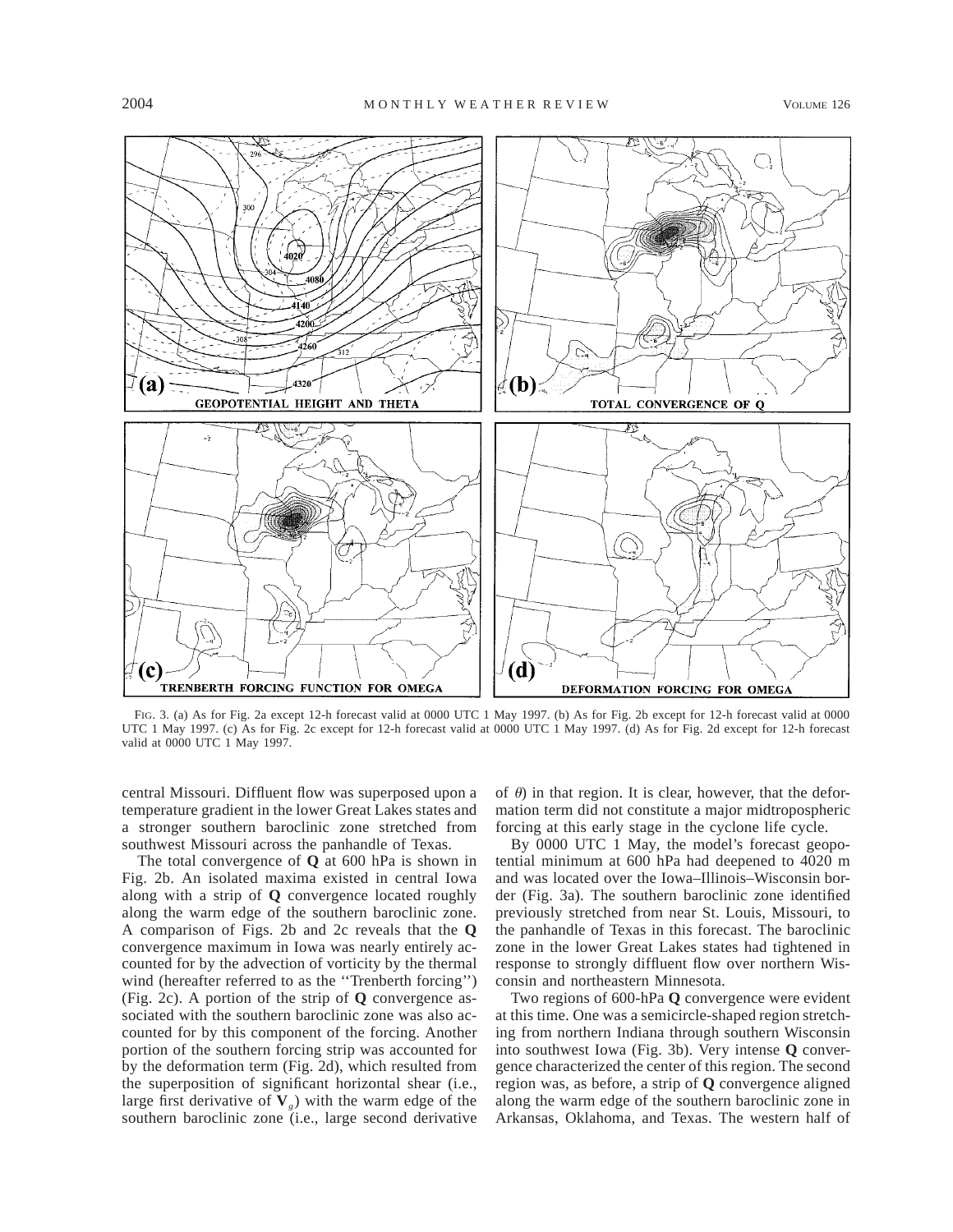

FIG. 4. (a) As for Fig. 2a except for 18-h forecast valid at 0600 UTC 1 May 1997. (b) As for Fig. 2b except for 18-h forecast valid at 0600 UTC 1 May 1997. (c) As for Fig. 2c except for 18-h forecast valid at 0600 UTC 1 May 1997. (d) As for Fig. 2d except for 18-h forecast valid at 0600 UTC 1 May 1997.

the more intense northern region of **Q** convergence was largely accounted for by the Trenberth forcing (Fig. 3c), as were the isolated regions of largest magnitude in the southern strip. The region of **Q** convergence over eastcentral Wisconsin, Lake Michigan, and northern Indiana was accounted for by the deformation term (Fig. 3d). Except for an axis that stretched from southeast Missouri to north Texas, the deformation forcing was located within fairly weak baroclinicity, but in a region characterized by horizontal shear and a large second derivative of  $\theta$ . Also, the magnitude of the deformation forcing, though still less than half the magnitude of the largest Trenberth forcing, accounted for a significant portion of the total 600-hPa QG forcing for vertical motion associated with the cyclone at this time.

By 0600 UTC 1 May, a time at which the surface cyclone began to occlude (Fig. 1c), the model 600-hPa geopotential minimum had deepened modestly and migrated only slightly eastward to a position centered over Milwaukee, Wisconsin (Fig. 4a). A significant baroclinic zone stretched from southeast Iowa, through the upper peninsula of Michigan, into southeastern Ontario at 600 hPa.

The total **Q**-vector convergence at this time isolated a single major feature; an axis of large **Q** convergence stretching along the aforementioned baroclinic zone from southeast Iowa to the easternmost point of Lake Huron (Fig. 4b). Most of the western two-thirds of this strip was accounted for by the Trenberth forcing, which exhibited maxima over central Wisconsin and northern Lake Michigan at the time (Fig. 4c). The eastern extension of the total forcing over northern Lake Michigan and Lake Huron was accounted for by the significant deformation forcing at this time (Fig. 4d). This strong deformation forcing was coincident with an axis of maximum  $\theta$  and geostrophic diffluence in the same region. Note that the magnitude of the deformation term at this time was larger than half the maximum value of the Trenberth forcing and that the areal extent of this forcing was comparable to that of the Trenberth forcing, testi-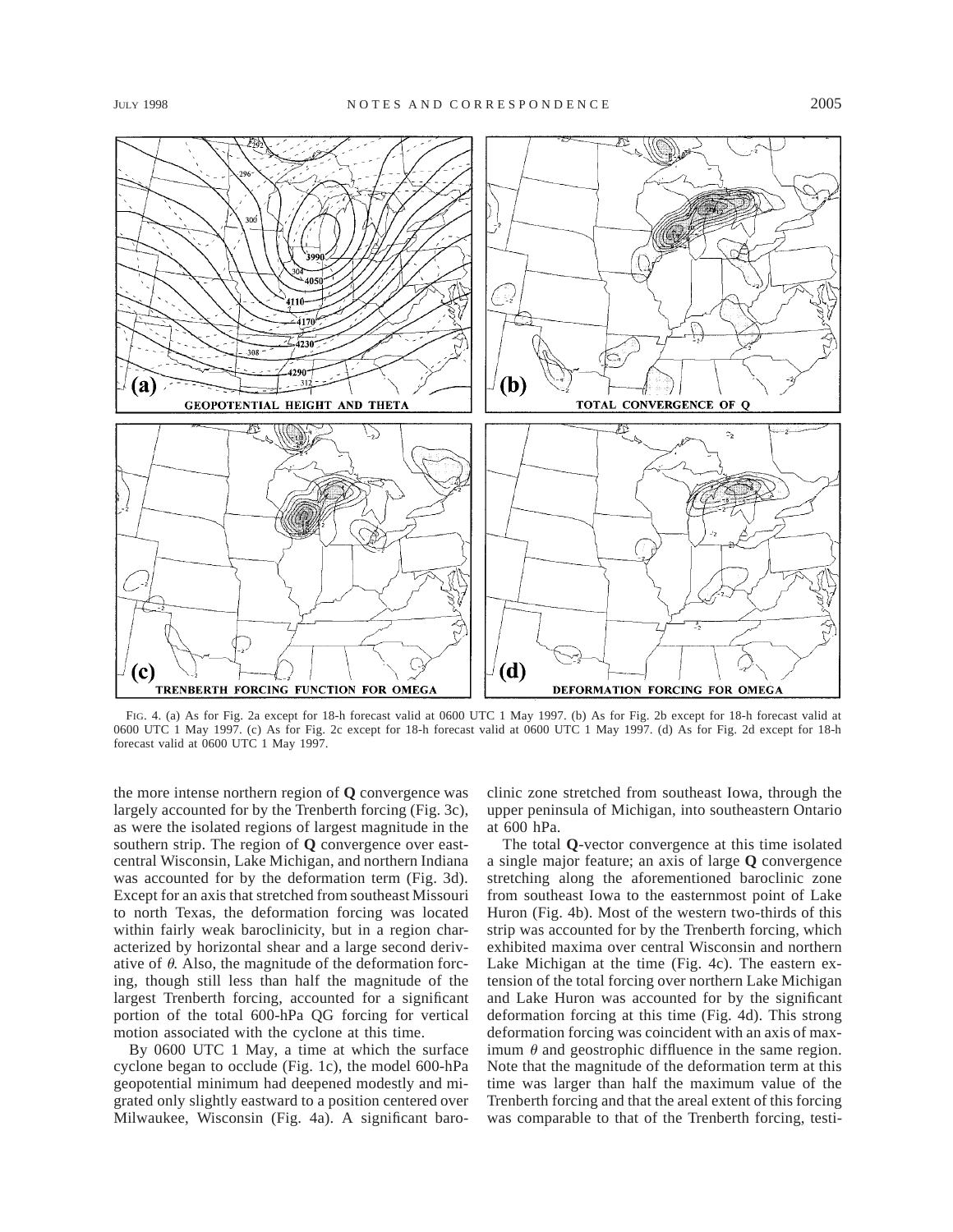

FIG. 5. (a) As for Fig. 2a except for 24-h forecast valid at 1200 UTC 1 May 1997. (b) As for Fig. 2b except for 24-h forecast valid at 1200 UTC 1 May 1997. (c) As for Fig. 2c except for 24-h forecast valid at 1200 UTC 1 May 1997. (d) As for Fig. 2d except for 24-h forecast valid at 1200 UTC 1 May 1997.

fying to the growing importance the midtropospheric deformation term appeared to have in the later stages of the cyclone life cycle.

At 1200 UTC 1 May the model cyclone was fully occluded. A hint of the thermal structure attendant with this occluded cyclone is evident in the 600-hPa geopotential height and temperature forecast at this time (Fig. 5a). The axis of maximum  $\theta$  in southwestern Quebec, to the northeast of the geopotential minima, is a modest reflection of the more impressive warm occluded thermal structure exhibited by this storm in the lower troposphere (not shown).

The total **Q** convergence field at 600 hPa isolates three major features, all of which were located over the Great Lakes (Fig. 5b). Two isolated regions of **Q** convergence, one over central Lake Superior and another south of Lake Huron, straddled a significant axis of **Q** convergence that ran from southwestern Quebec, through southern Ontario, and along the eastern shore of Lake Michigan. The Trenberth forcing accounted for

the two isolated maxima as well as a small portion of the axis of **Q** convergence (Fig. 5c). The most significant contribution to this axis, however, came from the deformation term (Fig. 5d). As was the case previously, the axis of maximum deformation forcing at this level was precisely collocated with the axis of maximum  $\theta$ in the diffluent flow northeast of the geopotential minima at this time. It is interesting to note that at this fully occluded stage, the magnitude and areal coverage of the midtropospheric deformation forcing was comparable to the Trenberth forcing. Despite the fact that the thermal trough over Minnesota and Iowa in Fig. 5a was characterized by large second derivatives in  $\theta$ , there was a distinct lack of deformation forcing associated with that feature (Fig. 5d). This fact highlights the necessity of *superposition* of horizontal variations in the geostrophic flow with thermal troughs and ridges in producing significant deformation forcing in the vicinity of such thermal features. The developing occluded quadrant of a cyclone is often characterized by a region of strong